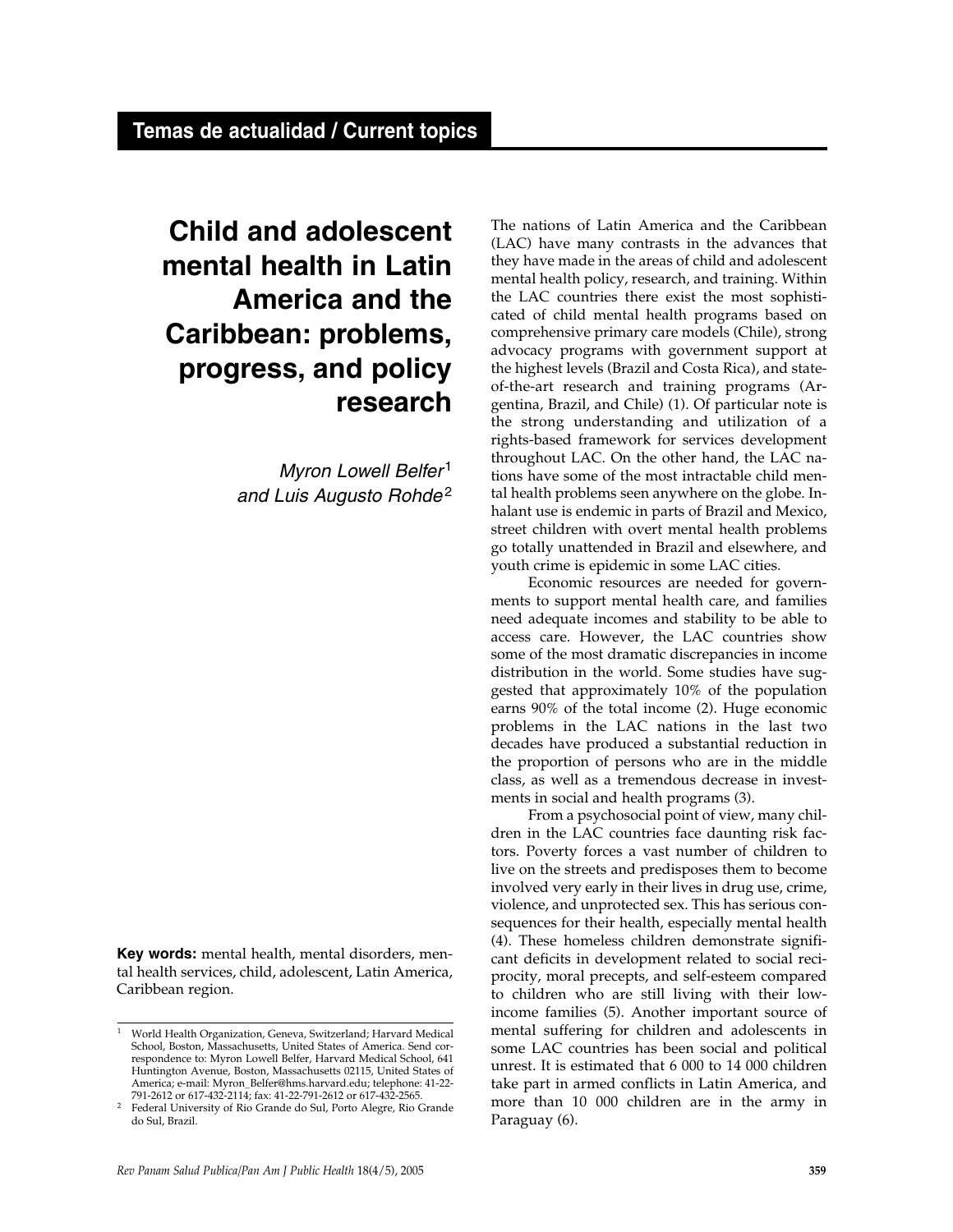In the past few years, economic improvements in some LAC countries have made it possible to allocate small but important new resources for programs devoted to promoting child development and improving children's lives in general, with some resources specifically targeting mental health. These programs have been designed to address issues recognized as priorities by the individual countries. However, with few exceptions, these programs have not been systematically evaluated. Evaluation is essential for establishing sustainable programs. The goal of many programs is to enhance access to services and to reduce historical exclusion from appropriate services. Health exclusion is an important indicator that can be systematically evaluated by utilizing information internal to the health system, such as treatment availability, institutional births, and the population with health insurance. In the case of children with potential mental health problems, school dropout rates can also serve as an indicator. Dropout rates are high in some LAC countries due to the need for children to work and provide income for their families, and many other school-age children have to stay at home to take care of younger siblings (7). For instance, it is estimated that 95% of children have access to school in Brazil, but only 59% of them finish the 8th grade (8). It is well established that school dropouts have worse outcomes, including in terms of mental health status, than do those youths who stay in school (9, 10), so this situation poses a major problem in the LAC nations. By knowing which populations are more likely to be excluded from mental health services, specific strategies to improve the rate of service utilization can be designed.

Epidemiological mental health data specific to the LAC countries is essential for developing programs that will meet the needs of the affected populations of children and adolescents. The LAC nations lack data using representative national samples that would provide needed guidance for policy and services. Duarte et al. (11) reviewed the literature on epidemiological studies on child mental health in Latin America. The few studies that were found had been conducted with population samples drawn from relatively small, homogeneous local areas within countries, and/or the studies addressed specific mental health problems such as attention-deficit/hyperactivity disorder (ADHD) (12). Results of studies conducted in school, clinical, or primary care settings should be viewed with caution since many children do not go to school, and access to mental health treatment is largely determined by social class (11). Therefore, any conclusion on the overall prevalence of child mental health disorders in the LAC nations should be considered an estimate.

Most of the epidemiological investigations conducted in the LAC countries have used instruments from developed countries, without adequate cross-cultural validation. Although some child psychiatric disorders (mainly those with a clear biological basis) may have a similar clinical presentation in both developing and developed countries (13), several child mental disorders reflect their differing cultural contexts (14).

Recently, a well-designed study in Brazil (although based on a sample of school students from just one part of the country) was conducted to assess the prevalence of psychiatric disorders in children and adolescents from 7 to 14 years of age in a medium-sized city and its surrounding rural areas in the state of São Paulo (15). Diagnoses of mental disorders were based on *Diagnostic and statistical manual of mental disorders fourth edition* (*DSM-IV*) criteria through the use of the Development and Well-Being Assessment, a structured multi-informant assessment interview. This instrument was extensively evaluated to check its crosscultural validity. Random sampling of schools (stratified into private, public rural, and public urban) was followed by random sampling of students from school lists. A sample consisting of 1 251 subjects was assessed, representing 83% of those approached. The overall weighted prevalence rate of psychiatric disorders was 12.7% (95% confidence interval (CI) = 9.8%–15.5%). Disruptive behavior disorders (oppositional defiant disorder or conduct disorder) were the most prevalent disorders (7.0%; 95% CI =  $5.1\% - 8.9\%$ ), followed by anxiety disorders (5.2%; 95% CI = 3.4%–7.0%). Lower prevalences were found for hyperkinetic disorder (1.8%; 95% CI = 0.7%–2.8%) and depressive disorder  $(1.0\%; 95\% \text{ CI} = 0.2\% - 1.9\%).$  The 12.7% overall weighted prevalence of mental disorders was significantly higher than the 9.7% prevalence found in Great Britain using comparable measures and diagnostic procedures.

Findings from the Brazil study (15) and from other epidemiological studies of mental health among youth tend to suggest that when similar methodologies are utilized (11), developing and developed countries have similar results in terms of prevalence estimates, age trends, gender differences, and the pattern of comorbidities. However, very few studies with adequate methodologies have been conducted to investigate the impact of risk and protective factors on prevalence rates of child mental disorders in the LAC countries. Unusual epidemiological findings, such as extremely high prevalence rates of drug use/abuse, have been found in special populations of children, such as street children, working children, and children exposed to war or political conflict (11).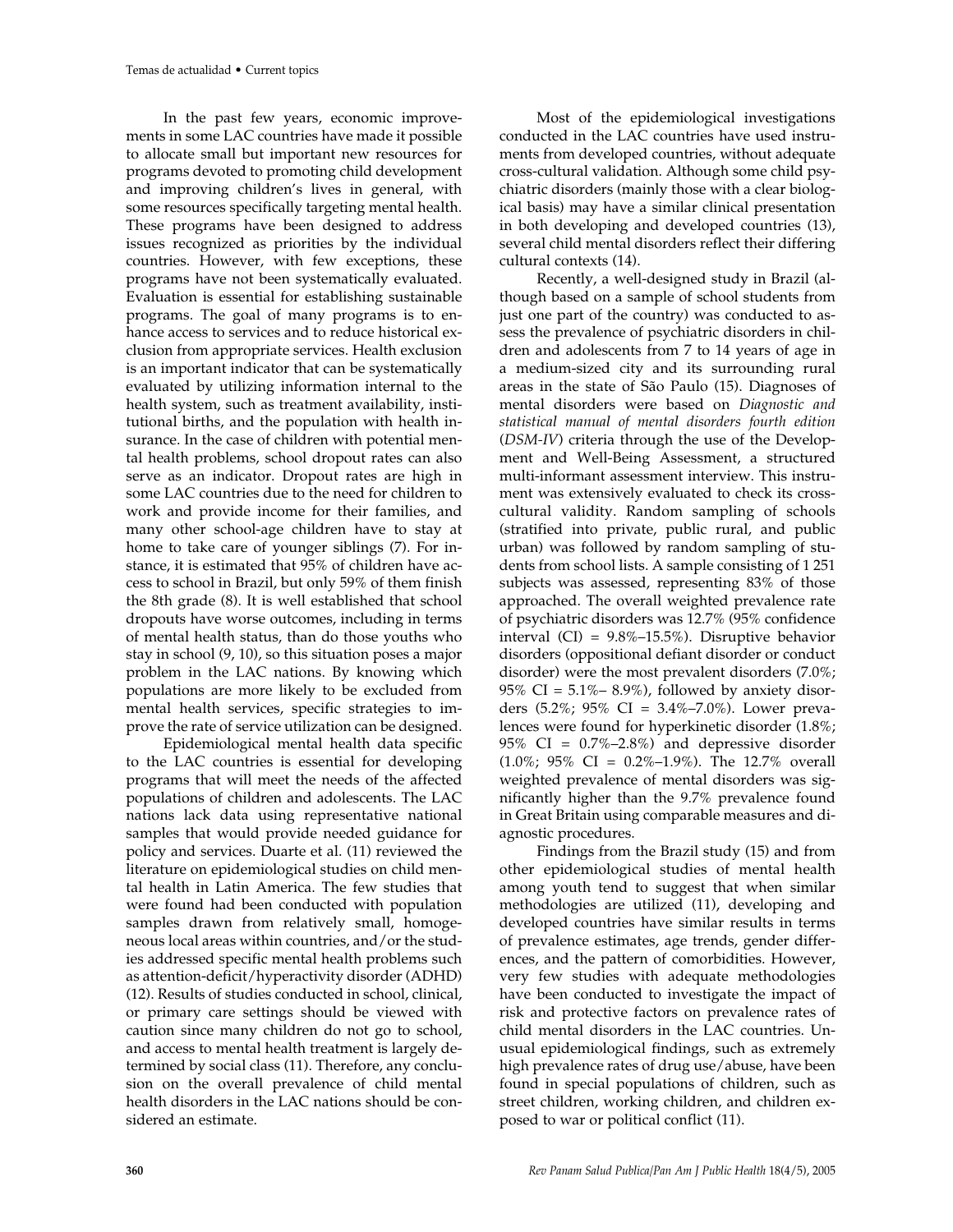Additional data on the LAC countries come from the World Health Organization (WHO) Child and Adolescent Mental Health Atlas project (16), a systematic survey of key informants done to assess country resources for child and adolescent mental health. The questionnaire survey documented the presence or absence of child mental health policy at the national or local level in many LAC countries. An important finding was that there appears to be a huge gap between written policies and their implementation. The ingredients that are most often lacking include the political will to develop and sustain policy (17), financial and human resources to implement the policy, and ongoing attention to the policy once it has been implemented. Upheavals in LAC economies have clearly impacted the degree to which mental health issues can capture the attention of politicians, who must consider the promulgation of many policies that have substantial economic consequences.

The WHO Atlas project documented the presence of a rights-based approach in many LAC countries. The importance of a human rights perspective appears to be a commonly acknowledged part of the approach to care for the mentally ill, and it represents a particular strength. Sensitivity to these issues varies depending on a country's political history. The Atlas project and other sources have also documented the importance of nongovernmental organizations (NGOs) in the systems of care in the LAC nations.

A positive example of an NGO using a human rights framework comes from Costa Rica. The *Fundación Paniamor* (Paniamor Foundation) works to protect children's human rights. The NGO focuses on preventing rights violations, through information sharing, education, training, lobbying, and public campaigns. Outcomes of their efforts have included: (1) an increased awareness and prevention of child maltreatment, (2) the promotion of and participation in the development of new legislation to improve the situation of children and to protect their human rights, (3) reintegrating high-risk adolescents into school and/or training them to be employable, and (4) creation of the largest database on child welfare in Central America.

NGOs are participating in child and adolescent mental health issues in the LAC countries in various other ways. For example, associations of families of patients with mental disorders in some countries have been working to advocate better treatment of children with mental illness. There are also disorder-specific NGOs in some LAC nations, such as one for ADHD patients and their families in Brazil (see www.tdah.org.br). There is a need to strengthen NGOs in the LAC countries since the NGOs are in an excellent position to influence the

political process. The NGOs can also be incorporated into the process of planning for a coherent, policy-guided system of care.

Despite economic hardship and political turmoil in the LAC countries, the United Nations Convention on the Rights of the Child (UNCRC) has been embraced to a remarkable degree, and the use of the UNCRC has had a demonstrable impact on policy and program development (18). However, as far as we know, no LAC nation has used a systematic evaluation mechanism or conducted research to assess the effectiveness of rights-based programming. A Brazilian project to begin such an evaluation is now being planned. The project will assess the effectiveness of "guardianship councils," which advocate for child well-being. The councils were a direct outgrowth of the Brazilian Government's ratification of the UNCRC in 1990. The ratification has brought all children—not just those who have violated the law—into the framework of legislation recognizing them as citizens, with their own interests, who should be treated as fully active participants in society and not as passive recipients of philanthropic actions. Councils can now be found throughout Brazil. The research on the project will document the impact that the councils have had on child health and well-being.

#### **SERVICES AND TRAINING**

The WHO Atlas project survey has documented that the LAC nations vary in terms of both the theoretical orientation of their clinicians and the types of services provided. The Atlas and other sources report a virtual absence of access to medications in some areas of the LAC countries. Historical roots are often the basis for the differences in available clinical services. The nations vary in how much they utilize individuals who do not have training in mental health to provide care for children with mental disorders. Some countries have many psychologists, learning specialists, and other, similar professionals who can participate in the development of a continuum of care, while other nations have virtually none of these specialists.

Although psychoanalysis continues to be the most prominent framework for child mental health training and services in the LAC countries, the last 15 years have been marked by the emergence and wider acceptance of a bio-psycho-social model for training and services (19). Now, modern concepts of child psychopathology and psychiatric nomenclature, biological psychiatry, family therapy, and cognitive-behavior therapy are extensively incorporated into the understanding of child mental problems, at least in university centers (12). However,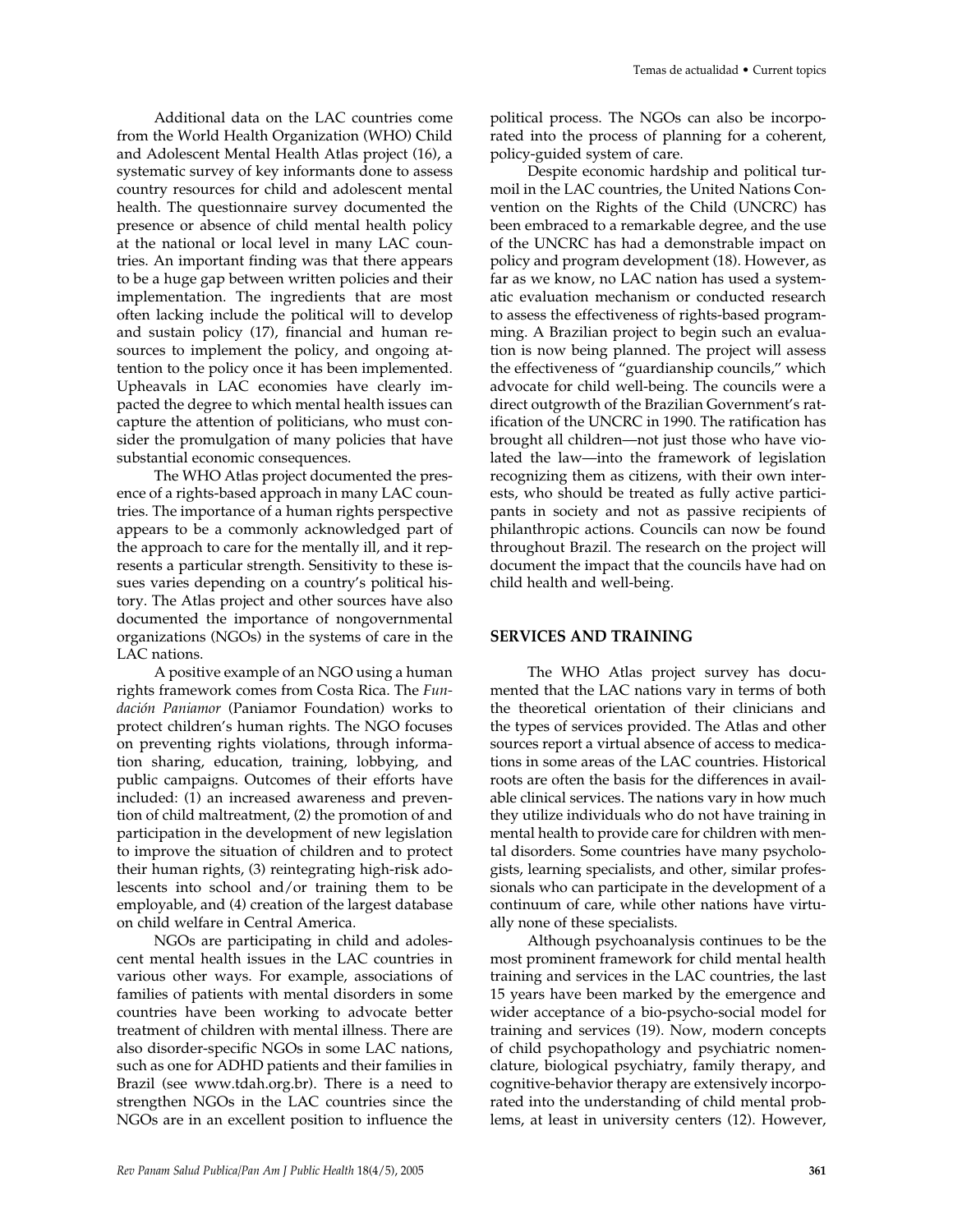cultural and historical determinants continue to hamper the development of a more integrative way of conceptualizing mental disorders in the LAC nations. Families often have difficulty accepting any role for brain dysfunction in emotional problems, and psychopharmacologic interventions are less developed and less accepted (20).

The majority of services and training are concentrated in large cities, either at university centers or in the private sector. The existing initiatives depend most of the time on personal efforts and preferences (21). An important part of the clinical work in most LAC countries is addressed to severe and rare child mental disorders, or to interventions not supported by modern evidence-based medicine.

A problem that runs throughout the areas of training and services is the divide between the rich and the poor. It is evident that the attraction of private practice is drawing child psychiatrists into private practice, where the financial rewards are greater. This leaves the public sector with a shortage of needed personnel. Further, there is a definite movement of trained child psychiatrists out of the LAC countries because of economic concerns or quality of life issues. Efforts need to be made to reverse these trends. On the services side, as long as better-off families can obtain the care they need outside the public sector, there will be a diminished incentive to establish meaningful public systems of care that can be accessed by all persons.

Given the challenges of providing care and mobilizing both financial and professional resources, efforts must be made to increase the awareness of and potential for preventive interventions. However, traditionally in the LAC countries the family has played a major role in society, so no prevention program has a chance of success without fully involving families in the process.

Improving child mental health services and training depends on profound and large-scale socioeconomic and political changes in the LAC nations. However, waiting for these changes may not be the most realistic strategy (11). Four suggested general guidelines for the future of training and services are given in the following paragraphs.

First, programs addressing infant mental health that promote community mobilization and that improve social networks are needed. Simple, integrative, inexpensive interventions should be emphasized. Regular home visits by a trained nurse from the prenatal period until a child is 2 to 3 years old could concomitantly address both general and mental health issues with the family (11).

Second, child mental health providers who are not specialists should be trained in less complex interventions such as using medication for uncom-

plicated ADHD cases, brief cognitive-behavioral interventions for mild cases of anxiety or depressive disorders, and parental management of problems of parent-infant interaction and developmental problems of adolescents.

Third, child mental health services should be supported for special populations such as indigenous groups, children of refugees, street children, pregnant adolescents, and abandoned or victimized children.

Fourth, there is an urgent need to encourage child mental health professionals to work collaboratively with schools, with primary care providers, and with persons in sectors other than health care in delivering integrated systems of care. Programs in these settings should aim to: (1) educate teachers and pediatricians to recognize and manage the most prevalent child psychiatric problems; (2) implement basic crisis management techniques to deal with simple family problems; (3) develop school and community programs where children and their parents can discuss issues related to self-esteem and quality of life; (4) provide care for the caregivers, with support groups for professionals; and (5) teach professionals when and how to refer the most severe cases. Finally, for more developed countries, such intervention programs should be frequently assessed for cost-effectiveness (21, 22).

# **POLICY-RELEVANT RESEARCH**

While more traditional child psychiatry research is in evidence in academic settings in the LAC nations, the Pan American Health Organization (PAHO) has taken a special interest in identifying and supporting research that is relevant to policy concerns. PAHO and WHO are working in close collaboration with Harvard Medical School (Boston, Massachusetts, United States) and Columbia University (New York City, New York, United States) in supporting the development of model research projects derived from an assessment of key issues in selected LAC countries. Representative projects from Brazil, Chile, Colombia, Costa Rica, and Jamaica have been identified, and the projects are now being refined to incorporate common process and outcome measures. The common research components are dependent on securing funding, which may come from various sources. The ultimate research goals are to: (1) identify principles that should guide the development of child mental health policy in the LAC nations and (2) initiate a discussion about country-specific principles, goals, and strategies related to the formulation and implementation of child mental health policy. The five projects are described in the following subsections.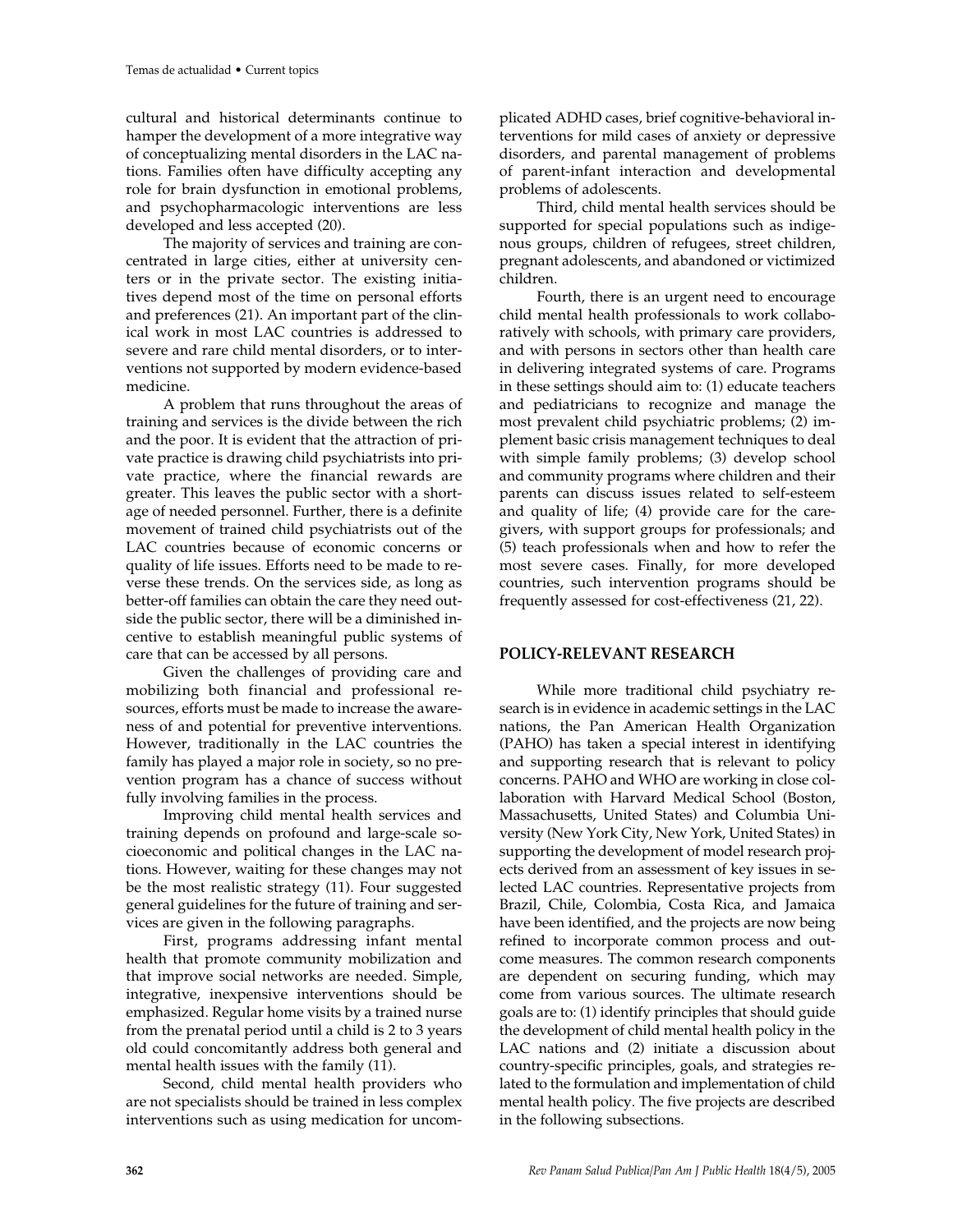#### **Child health rights in Brazil**

Enacted in 1990, the Brazilian Child and Adolescent Rights Act goes beyond a declaration of child rights and actually mandates the means to facilitate the implementation of these rights. The Act states that every Brazilian municipality should have a child rights council and a child guardianship council (GC). Targeting a population at high risk for multiple negative outcomes with a communitybased strategy could be an effective way of helping children who usually do not have access to health care, education, proper nutrition, or a safe place to live. The research will evaluate the impact on child health in general and on mental health in particular that has come from implementing the GCs. The research will describe how much the health-related actions of the GCs vary by child age, gender, socioeconomic status, and location; examine changes in objective health indicators associated with the GCs; and study the interface that GCs have with different segments of the health care sector, as well as with children involved with other sectors that also provide care.

#### **Community empowerment for child health and development in Jamaica**

Impairment of optimal development in the early childhood years, and its impact on school failure in the primary and secondary years, occurs in many countries, but it is particularly prevalent in developing countries. There is relatively little information available about the factors contributing to impaired development in children from developing countries. The Jamaican research and intervention programs are expected to include community child development education and parenting seminars; child health and development screening and education programs at health centers; development of a parent-held, culturally relevant child development record; in-service training for day-care and primary-school teachers; and provision of appropriate educational materials on child development at daycare and primary schools.

#### **A depression treatment model to protect children and strengthen the family in Costa Rica**

When parents suffer from depression, the illness affects not only them but all areas of family functioning. Any treatment approach for depressed parents should take into consideration the known risk factors for depression, and it should have a preventive component. A family-based strategy seems particularly suitable to accomplishing such tasks. This project in Costa Rica will test the validity of a depression treatment model that has been proven elsewhere. The model is intended to prevent parents' depression from having consequences for their children. The project will train local health workers in the use of this model. In turn, these clinicians will train more local health professionals in order to propagate and extend the coverage of the intervention for depressed parents and their families. Another goal of the project will be to start a preventive mental health intervention program among the mental health systems in Costa Rica.

### **An evidence-based developmental health service in Chile**

Research has shown that an integrated health intervention that transforms a child's life experience improves the child development outcomes, thus pointing to the need for health care systems that are designed to improve developmental health. The purpose of this research in a middle-income area of Chile is to add to the knowledge about child development, and to contribute to policy-making on child development through scientific evidence on health care.

## **Mental health promotion to build better citizens in Colombia**

Children in the city of Medellín, Colombia, grow up in a highly violent environment. For the past several years there has been a pilot program in the city called the "Peaceful Coexistence Program"—"Early Prevention of Aggression Project," which has used public education to build awareness, and has done mediation work with various groups. While the current initiative has not met with the expected success, community leaders and academicians are convinced that an intervention could prevent violence. A decision has been made to develop two things: (1) a program beginning to work on child growth and development when children are younger and (2) a healthy schools initiative. The intervention will apply the social ecology concept developed by Earls and colleagues (23), coupled with the life course health development concept utilized for many years by WHO.

# **A VISION FOR THE FUTURE**

With adequate political will the vision for child mental health services, training, and research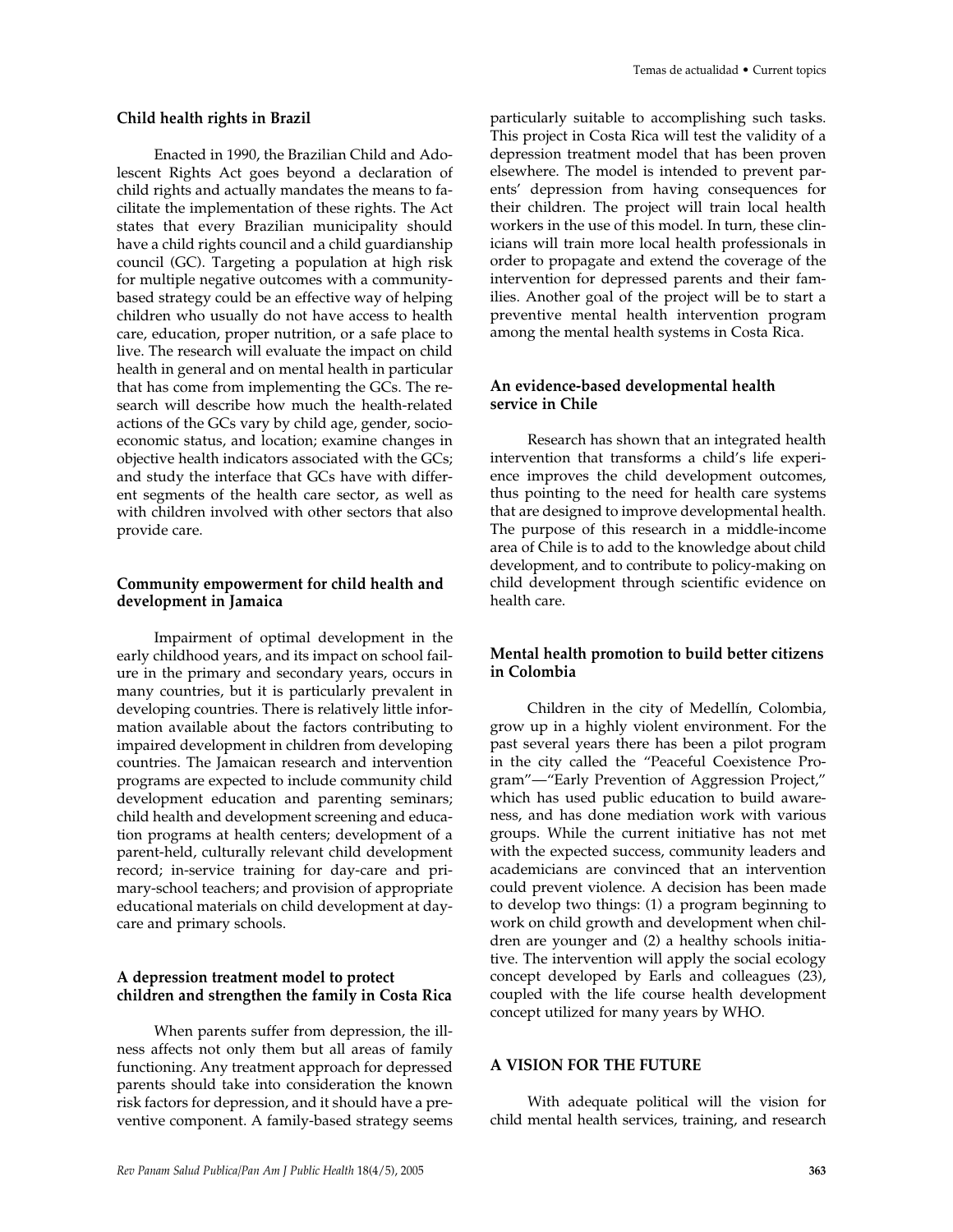in the LAC countries can be expanded, drawing on the experiences in other regions of the world that have faced or are now facing similar challenges. The next three paragraphs describe three specific actions that we believe are both feasible and in the best interests of developing a long-term strategy for child and adolescent mental health in the LAC nations.

One step would be to initiate a yearly research training seminar that would help to develop a cadre of young LAC researchers and establish key mentoring relationships. This kind of mechanism has been very successful for many years in the WHO European Region. To initiate such an LAC program, a primary sponsor is needed, along with the involvement of key researchers in the LAC countries and possibly non-LAC researchers who have an interest in LAC activities.

Another possible action would be to establish an LAC child and adolescent mental health training committee. This could be done under the auspices of one of the LAC child and adolescent mental health professional organizations, or it could be established ad hoc by PAHO. Such a group could carry out a systematic study of existing training programs, coordinate them, and identify extrabudgetary resources for additional training programs. One model for establishing more uniform standards is the European Union of Medical Specialists, which provides training guidelines and accreditation for specialists.

Another measure that we recommend would be to establish an LAC mechanism for the dissemination of model programs. The LAC countries have no lack of interesting, innovative, and meaningful programs, but there is no consistent mechanism for program dissemination. With the downturn in the LAC economies, using professional meetings is no longer an effective mechanism for broad dissemination. These meetings also often fail to involve important stakeholders from the education, health, and political spheres. One possibility would be to establish an LAC journal on child and adolescent mental health. This might be done in collaboration with the *Journal of the American Academy of Child and Adolescent Psychiatry* or as a collaborative effort by LAC academic institutions.

## **CONCLUSIONS**

The LAC countries have long been concerned about child and adolescent health, including mental health. LAC professionals are active in professional organizations and scientific inquiry around the world. Coupled with vigorous political will based on the framework of the UNCRC, this concern and professional expertise could usher in a new era of progressive development in child and adolescent mental health in the LAC nations.

**Acknowledgements.** The authors appreciate the review of this paper by Claudio Miranda, former PAHO Regional Advisor on Mental Health.

#### **SINOPSIS**

# **Salud mental de niños y adolescentes en América Latina y el Caribe: problemas, avances e investigación en políticas**

*La situación de la salud mental de los niños y adolescentes en América Latina y el Caribe es muy desigual, como lo son la composición étnica, los avances macroeconómicos, la estabilidad y las estructuras políticas, la organización social, la forma de control gubernamental sobre los servicios de salud mental, el grado de urbanización y la turbulencia política y social en los diversos países. Los recursos destinados a las investigaciones y servicios clínicos varían también de un país a otro. Muchos de los países latinoamericanos y caribeños cuentan con programas innovadores de salud mental, pero falta coordinación en la planificación y la asignación de los recursos. En el presente artículo se identifican los aspectos clave relacionados con el déficit en la capacidad de estos servicios en América Latina y el Caribe. Se exponen las nuevas iniciativas dirigidas a mejorar el acceso a los servicios y a mejorar su calidad sobre la base de proteger los derechos de los pacientes, entre ellas algunos novedosos programas preventivos. Además, se describe el énfasis creciente en las investigaciones relacionadas con las políticas.*

Palabras clave: salud mental, trastornos mentales, servicios de salud mental, niño, adolescente, América Latina, región del Caribe.